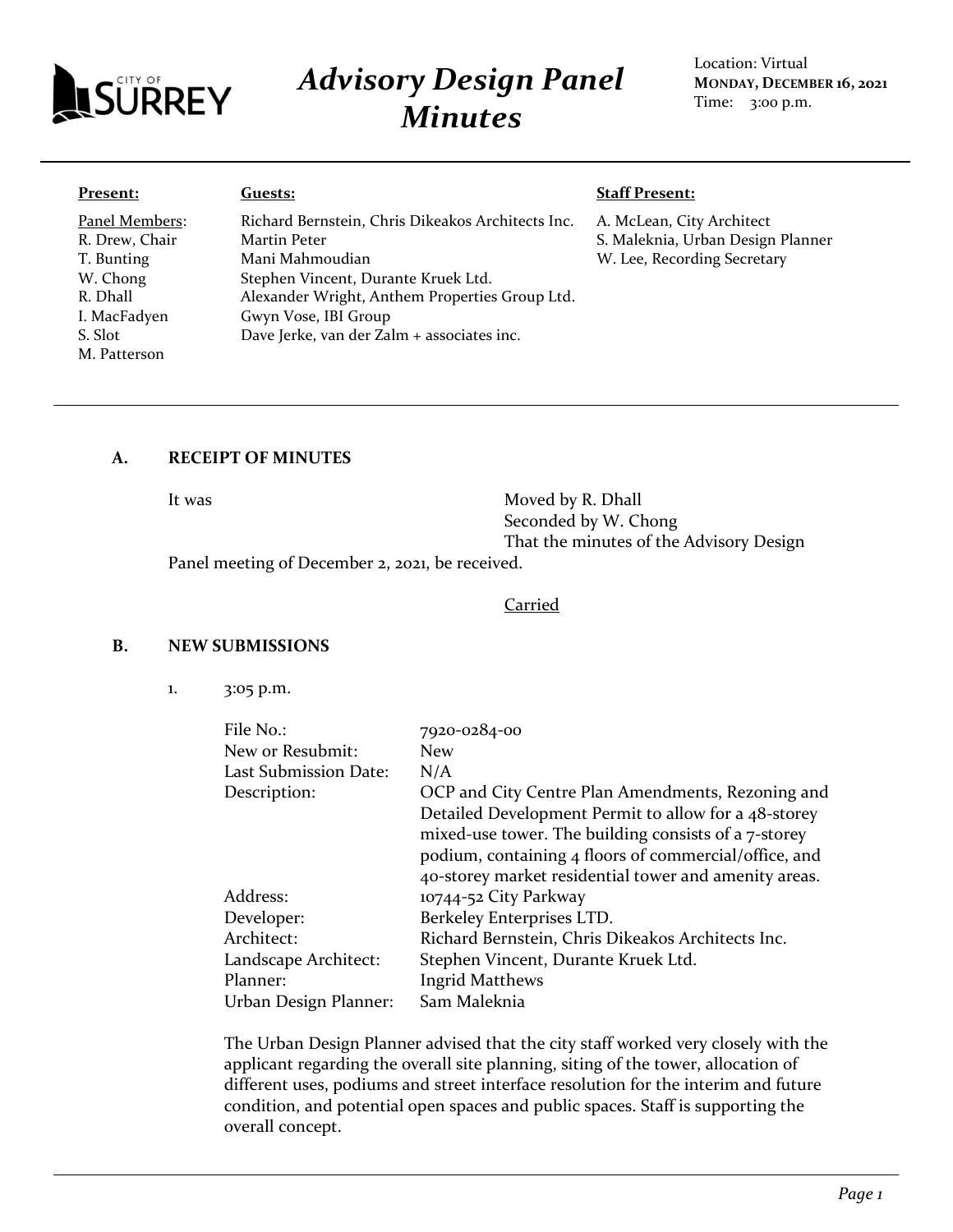The Panel was asked to comment on overall site planning, the architectural expression of the building and materials, landscape concept, Accessibility issues, and public realm interfaces.

The Project Architect presented an overview of the site planning, streetscapes, building concept, floor plans, and elevations.

The Landscape Architect presented an overview of the general concept for the Landscape design.

## **ADVISORY DESIGN PANEL STATEMENT OF REVIEW**

#### It was Moved by **Tom Bunting** Seconded by **Iain MacFadyen** That the Advisory Design Panel (ADP)

SUPPORT the project and recommends that the applicant address the following issues to the satisfaction of the Planning & Development Department.

Recommend that the landscaping submission return to staff for further development. Carried

Key Points

- Consider more direct connectivity between interior circulation/spaces to the Level 8 outdoor amenities.
- Consider the possibility of adding a small retail (coffee) kiosk in the commercial lobby
- Consider future climate files in the further development of the window wall system
- Consider privacy measures for the commercial units at grade
- Further design development of the exterior elevations vertical elements need to be more subdued compared to the horizontals
- Consider increasing the amount of indoor and outdoor commercial amenity
- Consider adding operable windows to office curtainwall system
- Consider daylighting centre stair and the top of the west stair
- Consider extending lightwell to the west façade.
- Consider extending Level 4 private balconies to east and west parapets
- Consider further design development to remove any possible movement hazards to pedestrian movement at grade, e.g. boulders
- Consider providing more active outdoor amenity program
- Consider means to enhance the use of stairs, such as daylighting.
- Consider utilizing the energy and thermal comfort models to inform your design process – use future climate files to best understand the resiliency of the project.
- Consider aiming for Step 3, and sustainable certification for the commercial office space.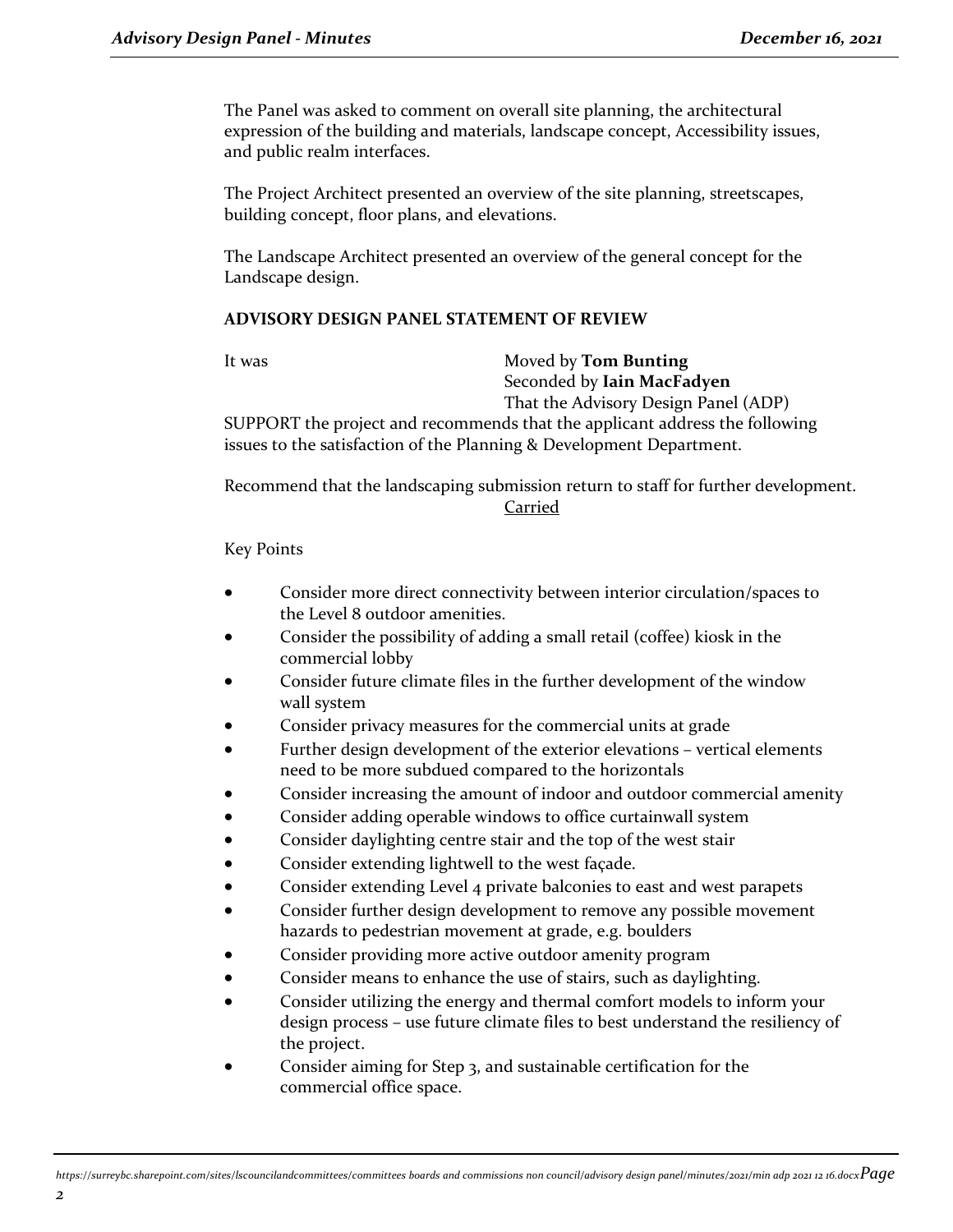## Site

- Consider better utilization of the opportunities of public realm outside the building footprint, especially in SE side on the ground level.
- Recommend providing access to the amenity space without passing through fitness area in the central level
- The ground plane and interaction with the public realm appears to be well resolved. The strong pattern of the concrete surfacing provides an interesting and dynamic ground place for the building.

# Form and Character

- Recommend adding an extra layer of screening between the office and the exterior of the edges. There is a good base and canopy system and there could be some additions to it that may add warmth to the building.
- Commend applicant on urbanity and commercial feel of base.
- Review exiting on mid level deck.
- Encourage further design development to the vertical elements on the elevations; the horizontals are strong and supported, yet the vertical 'zipper' elements make the elevations busy and conflicts with the horizontals.
- Encourage allowance for natural borrowed light into the middle of the residential floor from L4 to L8, where long corridors are located; use the middle stair as a lightwell by eliminating the den to allow the stair to reach the north perimeter with glazing.
- Recommend further design development to L2 Office Amenity size; with the amount of the office area, provide more amenity by balancing out the floor plate with provisions of amenity.
- Recommend further design development to the L2 Office Outdoor Amenity by expanding the lightwell space west to open up to City Parkway; bring more natural light to the space.
- Recommend further design development to the Office floors window treatments; Provide operable windows to the space.
- If possible, avoid all the offices opening directly outside as most of them are conditioned spaces. Provide better utilization of outdoor spaces and better mediation of traffic. Possibly provide separation from residential areas as well.
- Strongly suggest that the applicant explore to provide office amenity, attracting a certain level of tenants/owners for commercial office space these days requires more than just outdoor amenity. Would not suggest sharing amenity due to different ownerships. Under BOMA measurement standards amenity square footages can be added to the leasable square foot calculations and therefore some revenue could be captured back by the developer which should more than cover the costs for construction of it.
- Consider providing some amenity space geared to more active use, such as adjacent the level 8 gym, where a space given over to outdoor stretching, exercise, would be appropriate.

## Landscape

Recommend separation in the northeast area to distinguish the office and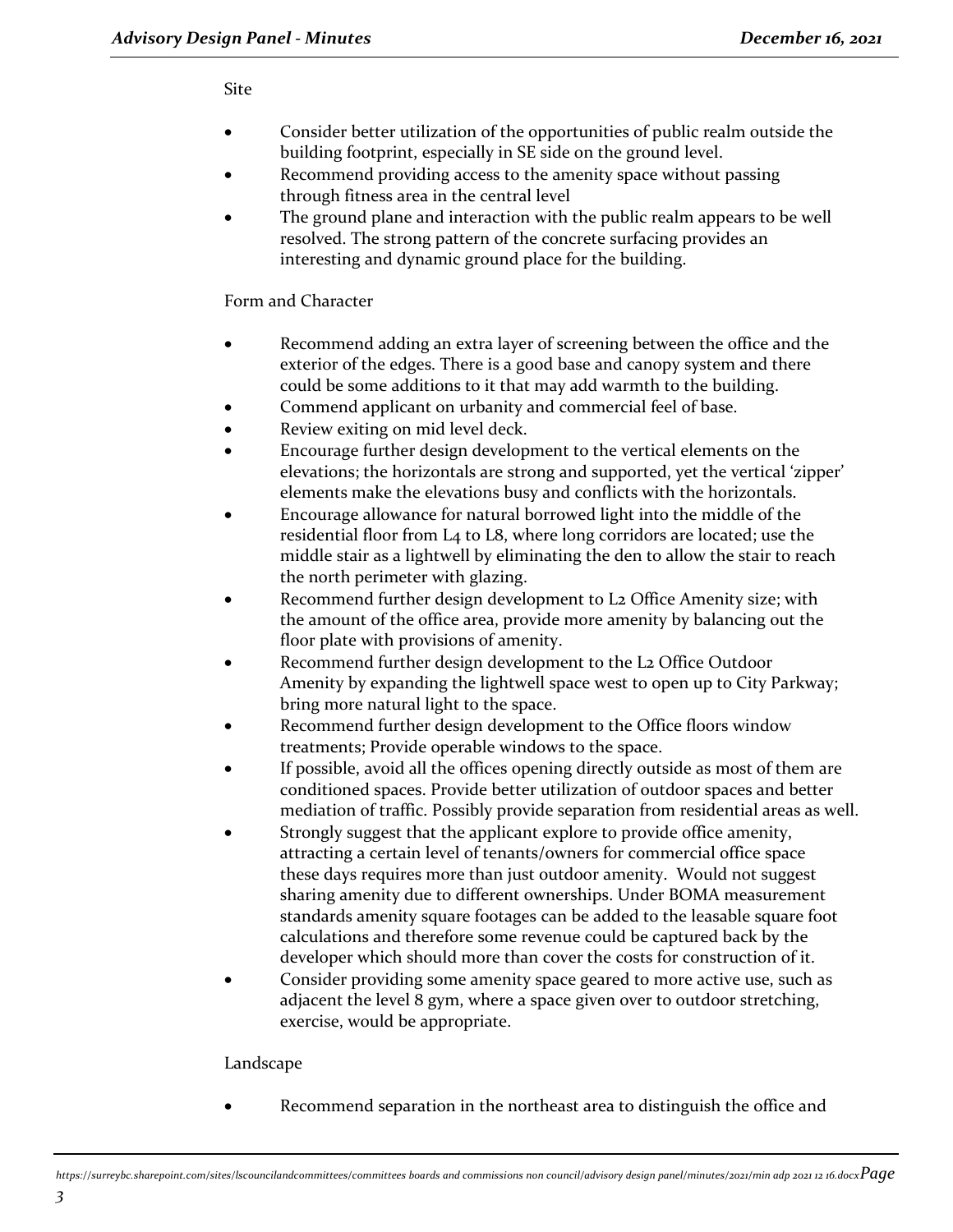residential uses, providing space for residents to gather outside.

- Recommend provision of water at the Landscape Level 4 outdoor area near barbeques.
- The exterior amenity spaces are well articulated. However, they also appear to be generally designed as passive spaces with lots of seating provided. Further design development is recommended to consider the addition of weather protected areas to extend the enjoyment of these outdoor spaces through the year.
- The feature tree at the ground floor plaza/address node is noted as being poisonous. Recommend an alternative tree. Encourage to move on to witch hazel or dogwood which has yellow flowers also.
- Consider a taller more vertical tree at the ground plan in place of styrax japonica to help provide shading for upper floors.

#### **CPTED**

No specific issues were identified.

#### Sustainability

- If the office will be owner operated, consider looking at higher energy codes – can attain payback within a relatively short timeline, depending on the owner's operating schedule (approximately 10-year payback).
- Consideration to sustainable certification for office.

#### Accessibility

The roof decks have a nice variety of surfaces; however, this may prove problematic for the visually impaired or those in wheelchairs. Design development to ensure that the ground place provides a consistent firm and fixed finish for pedestrian stability and ensure that minimum widths for accessible connections are provided.

#### 2. 4:40 p.m.

| File No.:<br>New or Resubmit:<br>Last Submission Date:<br>Description: | 7919-0258-00<br><b>New</b><br>N/A<br>Rezoning from C-8 to CD, site-wide General DP and a                                                                                                                                          |
|------------------------------------------------------------------------|-----------------------------------------------------------------------------------------------------------------------------------------------------------------------------------------------------------------------------------|
|                                                                        | Detailed DP for Phase 1 to permit a three-phase,<br>mixed-use project consisting of three mixed-use<br>high-rise towers $(31, 33, 32)$ and $37$ storeys), one stand-alone<br>retail building and two 6-storey apartment buildings |
|                                                                        | with a total of 1295 residential units and an overall gross<br>FAR of 4.6.                                                                                                                                                        |
| Address:                                                               | 10232 Whalley Boulevard                                                                                                                                                                                                           |
| Developer:                                                             | Anthem Properties Group Ltd.                                                                                                                                                                                                      |
| Architect:                                                             | Gwyn Vose, IBI Group                                                                                                                                                                                                              |
| Landscape Architect:                                                   | Dave Jerke, van der Zalm + associates inc.                                                                                                                                                                                        |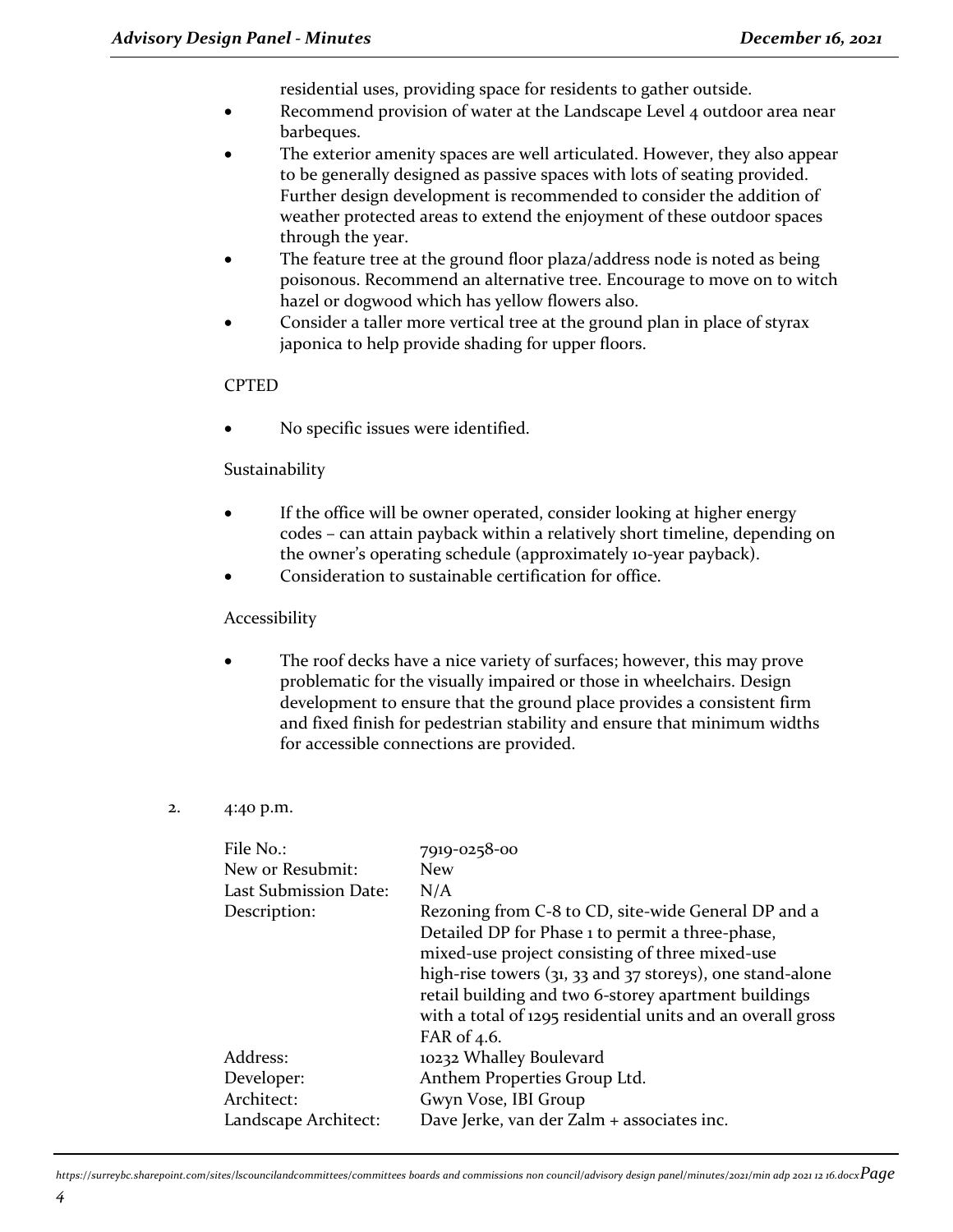Planner: Jennifer McLean Urban Design Planner: Sam Maleknia

The Urban Design Planner advised that the city staff worked very closely with the applicant regarding overall site planning and siting of the buildings, allocation of different uses, podiums and street walls, potential open spaces and plazas, and public realm interfaces. The proposal generally complies with the City Centre Plan, and staff supports the project.

The Panel was asked to provide detailed comments on Architectural expression, landscaping, edges, setbacks for the detailed DP (Phase 1), and to provide general comments for the General DP including the overall context, open spaces setbacks, form and the general lobby location, i.e. general aspects of Phase 2 and phase 3. Phase 2 and 3 buildings will return to the ADP for their Detailed DPs.

The Project Architect presented an overview of the site planning, streetscapes, building concept, floor plans, and elevations.

The Landscape Architect presented an overview of the general concept for the Landscape design.

# **ADVISORY DESIGN PANEL STATEMENT OF REVIEW**

## **GENERAL DP (PHASE 2&3)**

It was Moved by R. Dhall Seconded by T. Bunting That the Advisory Design Panel (ADP)

SUPPORT the project and recommends that the applicant address the following issues to the satisfaction of the Planning & Development Department.

Recommend that the landscaping submission return to staff for further development. Carried

## **DETAIL DP (PHASE 1)**

It was Moved by R. Dhall Seconded by M. Patterson That the Advisory Design Panel (ADP)

CONDITIONAL SUPPORT of the project and recommends that the applicant address the following issues to the satisfaction of the Planning & Development Department and, at the discretion of Planning staff, resubmit the project to the ADP for review.

Carried

One Panel member disagreed with the motion, noting that it should not warrant another review by the Panel.

## **PHASE 2 & 3 COMMENTS**

Key Points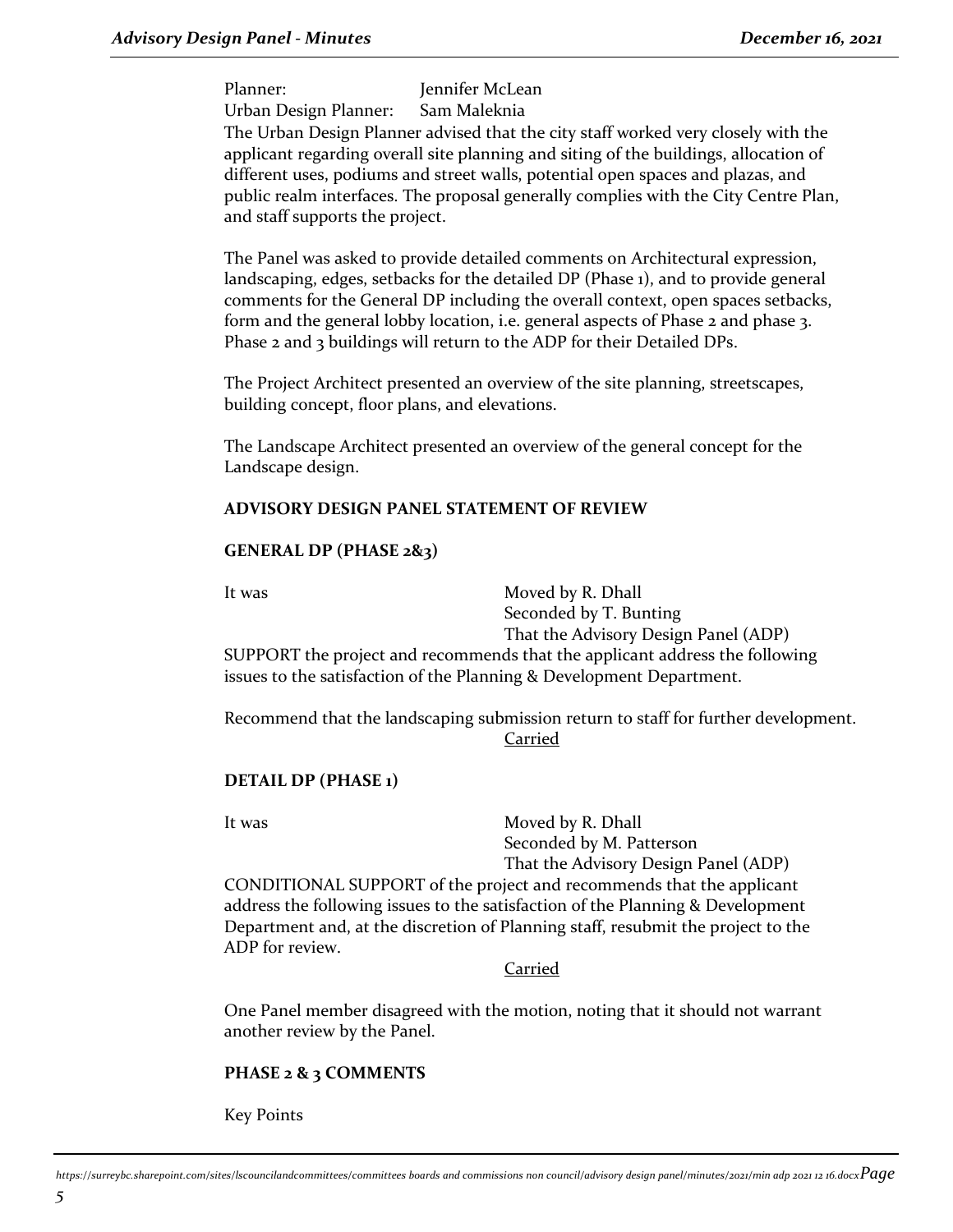- Consider further development of the strip of land at the SE edge of the site.
- Consider placing trees in the hardscape area in PH 2 driveway / loading area.
- Consider developing pedestrian feel to the lane connecting Whalley Boulevard to 102A. Extend elements of the character between PH 3 buildings into lane
- Consider further development of the indoor amenity program and PH 3 pedestrian realm between buildings
- Consider further development of the pedestrian connection across 102A Avenue between PH 3 and PH 2
- Consider realigning the exit path from between CRU 2 and 3 to between CRU  $3$  and  $4$
- Consider developing more permeability through the restaurant building

Site

- Recommend further design development to Phase 3 tower podium L3 to L4, dead end corridor resolution at the west; this factor needs to be resolved as it will affect the location of the stair and/ or planning of the units Midrise.
- Recommend further design development to Phase 3 outdoor amenity space; be clear if this space is programmed or a corridor space between buildings; the 25' wide is very minimal with the 4 to 6 storey walls to the sides.
- Recommend further design development to the end elevations (east & west) of the mid-rise buildings; clarify the location of openings and clarify how they are treated regarding a 'wrapped' elevation and/ or material usage in an extruded way.
- Recommend the central spine (north-south pedestrian route) be connected well responding towards southern edge; any articulation of building form, consolidation of open space gives an opportunity of connectivity.
- Careful consideration is needed in detailed design development to ensure that the internal mews is a shared pedestrian-vehicular environment and consideration needs to be given to type of curb, use of bollards and streetlights to create separation, paving materials to subtlety indicate pedestrian vs vehicular vs shared.

## Form and Character

- Recommend further design development to the planning of the deficient area of indoor amenity. The drawings should lay out the functions to justify the deficient amount of indoor amenity Phase 3 tower podium.
- Encourage the midrise buildings to be formulated slightly more sensitively for pedestrian movement.

# Landscape

- Amenity lawns need more work to be useable.
- Recommend re-assessing the grading transition at the south PL.
- Dead space on east side of new road on Phase 3 consider further design development on how space could be used.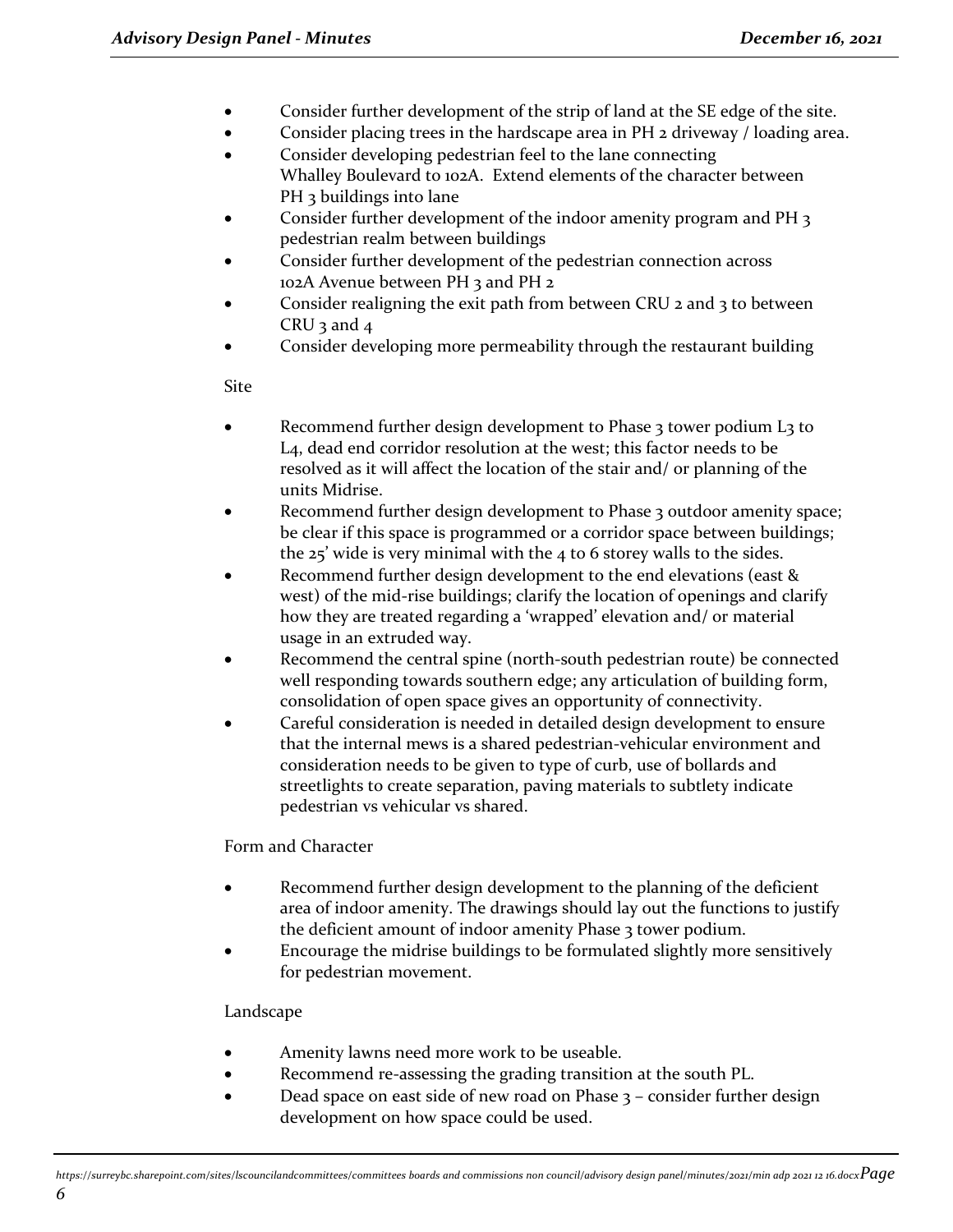#### CPTED

No specific issues were identified.

#### Sustainability

No specific issues were identified.

#### Accessibility

No specific issues were identified.

# **PHASE 1 COMMENTS**

Key Points

- Pedestrianize the internal lane.
- Consider narrowing the width of the lane accessing the restaurant parking.
- Consider further development of the south facing program and façade treatment.
- Consider exploring the further integration between the podium and tower expression.
- Consider exploring a mass timber structure for the restaurant.
- Recommend further design development to Retail Pavilion building to be as transparent all around with a different planning configuration; this allows the visual permeability from Whalley to the inner courtyard.
- Provide more planting at grade, especially along internal driveway.
- Consider utilizing future climate files. This helps understand impact of climate resiliency.

## Site

- Consider further design development at south side of bldg. 1 / phase 1. It has the best southern exposure and faces the main outdoor amenity space.
- Consider further design development to the NE plaza.

Form and Character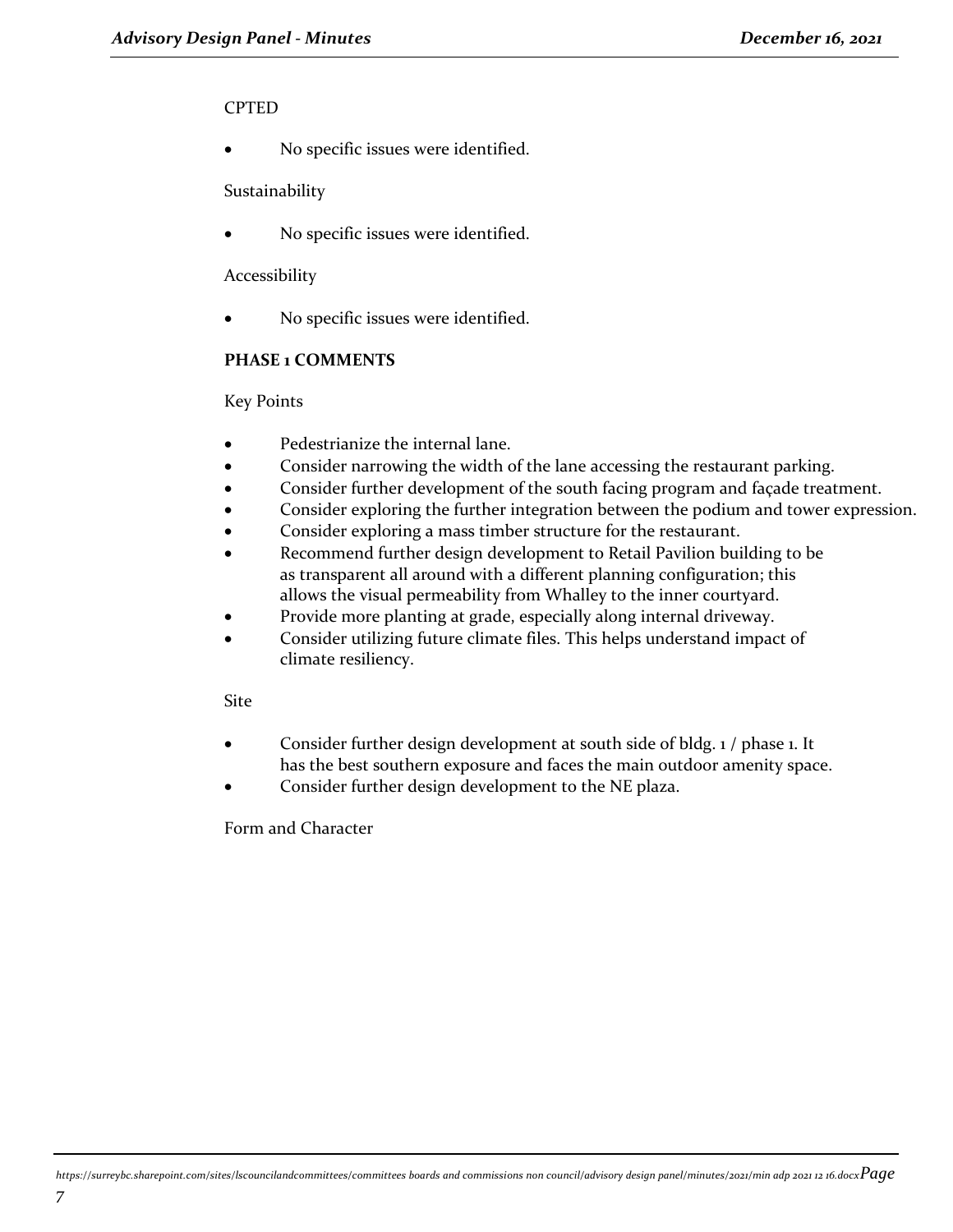- Recommend further design development to the planning of exit stair from the core to Whalley Blvd. Move exit corridor to the south end of CRU 4; this allows the CRU 4 to be continuous with CRU 3 for flexibility and this allows CRU 4 not to be isolated.
- Consider integrating more activities in the open lawn area.
- Careful consideration is needed in design development to ensure that the internal mews is a shared pedestrian vehicular environment and consideration needs to be given to type of curb, use of bollards and streetlights to create separation, paving materials to subtlety indicate pedestrian vs vehicular vs shared.
- Consider tall glass partitions for the exterior amenity spaces to help buffer the noise and reduce the noise impacts on residents when in the outside environment.

## Landscape

- Recommend adding more greenspace. Overlay should be done on all exit points, pedestrian movement, and residual spaces where there is an opportunity to drop the slab and add more trees and shrubs.
- There appears to be an excess of hardscape and a lack of planting for both the areas along King George Boulevard and the internal roadway. Additional trees along the internal roadway will help to create more of a pedestrianized streetscape. Consider more shrub and tree plantings, noting that the tree plantings may require some dropped slabs to achieve required soil volumes
- Relocate the tree planters that are located in the triangular ph 1,2 lawn, on the phase 2 side, against the internal road to allow a larger lawn area.

## CPTED

No specific issues were identified.

## Sustainability

Refer to Key Points.

Accessibility